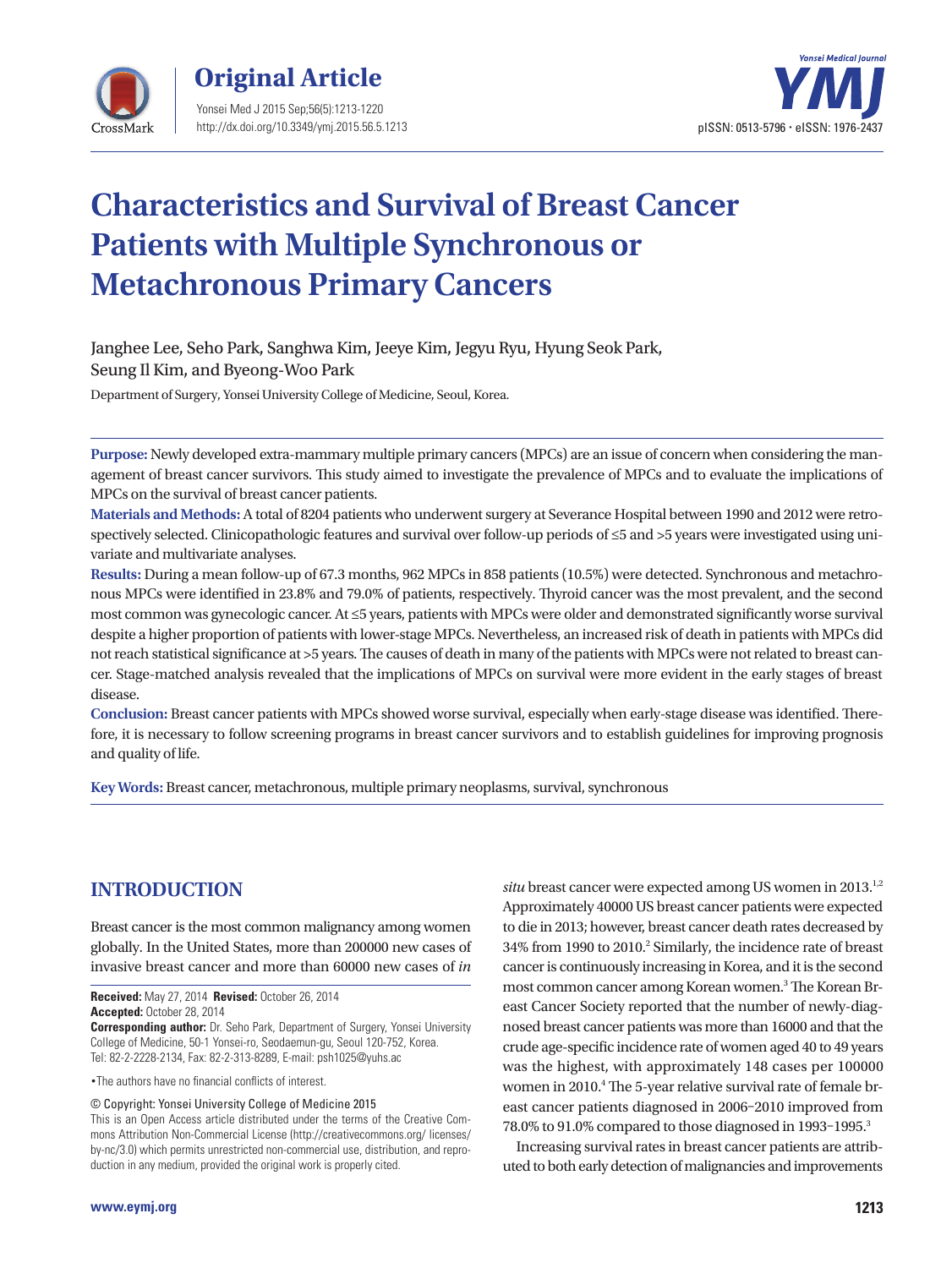## **YMI**

in treatment.<sup>2,3</sup> With increasing incidence and survival rates of such malignancies, the number of cancer survivors continues to increase in Korea. Although many cancer survivors return to normal daily activities after the completion of primary treatment, the cancer itself and related treatments may also result in a wide range of chronic, long-term physical and psychological problems.5 Of these issues, second or multiple primary cancers (MPCs) are both disastrous and lethal in this patient population. An increased risk of MPCs in cancer survivors compared to the general population has been associated with complex factors including genetic predisposition, host factors, environmental determinants, gene-environment interactions, shared lifestyle factors (e.g., tobacco use or excessive alcohol intake), and the late effects of cancer treatments (e.g., cytotoxic, radiation, or hormonal therapies).<sup>6</sup>

MPCs are generally defined according to the criteria of Warren and Gates<sup>7</sup> as follows: 1) each tumor must have clear evidence of malignancy on histologic examination, 2) each tumor must be geographically separate and distinct, and 3) the possibility of a metastatic lesion having spread from a prior cancer must be excluded. Recent rules for classifying MPCs have been modified based on the cancer site of origin, date of diagnosis, histology, tumor behavior (i.e., *in situ* versus invasive), and laterality of the paired organ.<sup>8</sup> International coding rules for MPCs are more restrictive, and MPCs occurring at the same site or on different sides of a paired organ are usually considered to be first primary unless the two tumors are of completely different histology.<sup>8,9</sup>

Trends of cancer incidence and mortality vary by age and between nations. Considering that the crude age-specific incidence rates of Korean breast cancer patients are different from those of Western countries,<sup>4</sup> risks for and survival of MPCs should be clarified in Korean breast cancer patients. However, limited information is available on this subject.<sup>5,10</sup> This study aims to investigate patterns of MPCs in Korean breast cancer patients treated at a single institution and to examine the characteristics and survival rates of these patients after diagnosis according to the presence or absence of MPCs.

#### **MATERIALS AND METHODS**

A total of 8204 patients with locoregional breast cancer were retrospectively selected from the Severance Hospital breast cancer registry. The Severance Hospital registry prospectively records clinicopathological information including past histories of cancer and details on survival outcomes. Additional information for MPCs was obtained from the Yonsei Cancer Registry of Yonsei University Health System in Seoul, Korea. All patients underwent surgery for primary breast cancer between January 1990 and December 2012. Patients with stage IV disease at the time of diagnosis were excluded. In this study, patients with bilateral breast cancer at initial diagnosis or during

follow-up periods were not considered to have MPCs. In cases of simultaneous bilateral breast cancer, the side with the more advanced stage was selected, and in cases of metachronous bilateral breast cancers, the initial index tumor was considered for analysis.

In this study, the criteria of Warren and Gates<sup>7</sup> were used to define MPCs. Synchronous MPCs were defined as a tumor diagnosed simultaneously with breast cancer or within a time interval of 6 months. Metachronous MPCs were considered to be a tumor detected more than 6 months before or after diagnosis of breast cancer. For survival analysis according to follow-up time period and time of diagnosis of MPCs, the patient cohort was subdivided into two groups as follows: patients with or without MPCs at a time point within a follow-up duration of 5 years or less (time period ≤5 years, n=8204) and those with or without MPCs among patients with a follow-up duration of more than 5 years (time period >5 years, n=3745). Therefore, patients who died after >5 years of being diagnosed with breast cancer were considered to be alive at ≤5 years. Similarly, patients diagnosed with metachronous MPCs at >5 years after being diagnosed with breast cancer were placed in the breastcancer-alone group with a time period ≤5 years. Patients who died or were lost to follow-up within 5 years of being diagnosed with breast cancer were excluded from the analysis of the time period >5 years.

Clinical follow-up included a patient interview, physical examination, laboratory tests, and breast imaging every 6–12 months. If necessary, an abdominopelvic ultrasound, bone scan, computed tomography (CT) scan, or fluorin-18 fluorodeoxyglucose positron emission tomography/CT scan was performed. Tumor-node-metastasis (TNM) staging was based on the 6th American Joint Committee on Cancer criteria.11 Tumors with ≥1% nuclear-stained cells were considered positive for estrogen receptor (ER) and progesterone receptor (PR) according to the American Society of Clinical Oncology/College of American Pathologists guidelines.<sup>12</sup> Human epidermal growth factor receptor 2 (HER2) staining was not available during the early 1990s, and HER2 3+ scores were considered positive.

Differences between groups were evaluated by the chi-square test. Continuous variables were compared using the independent two-sample t-test. Overall survival (OS) was calculated from the date of surgery for breast cancer to the date of the last follow-up or death from any cause. The date of the last followup was used as censored data in this analysis. Survival curves were plotted using the Kaplan-Meier method, and group differences in survival curve were investigated by the log-rank test. A Cox proportional hazard model was used to identify variables that were independently associated with OS. All statistical tests were two-sided and a *p*-value<0.05 was considered statistically significant. Categorical variables were expressed as a frequency and percentage. SPSS version 20.0 (IBM Inc., Armonk, NY, USA) was used for all statistical analyses.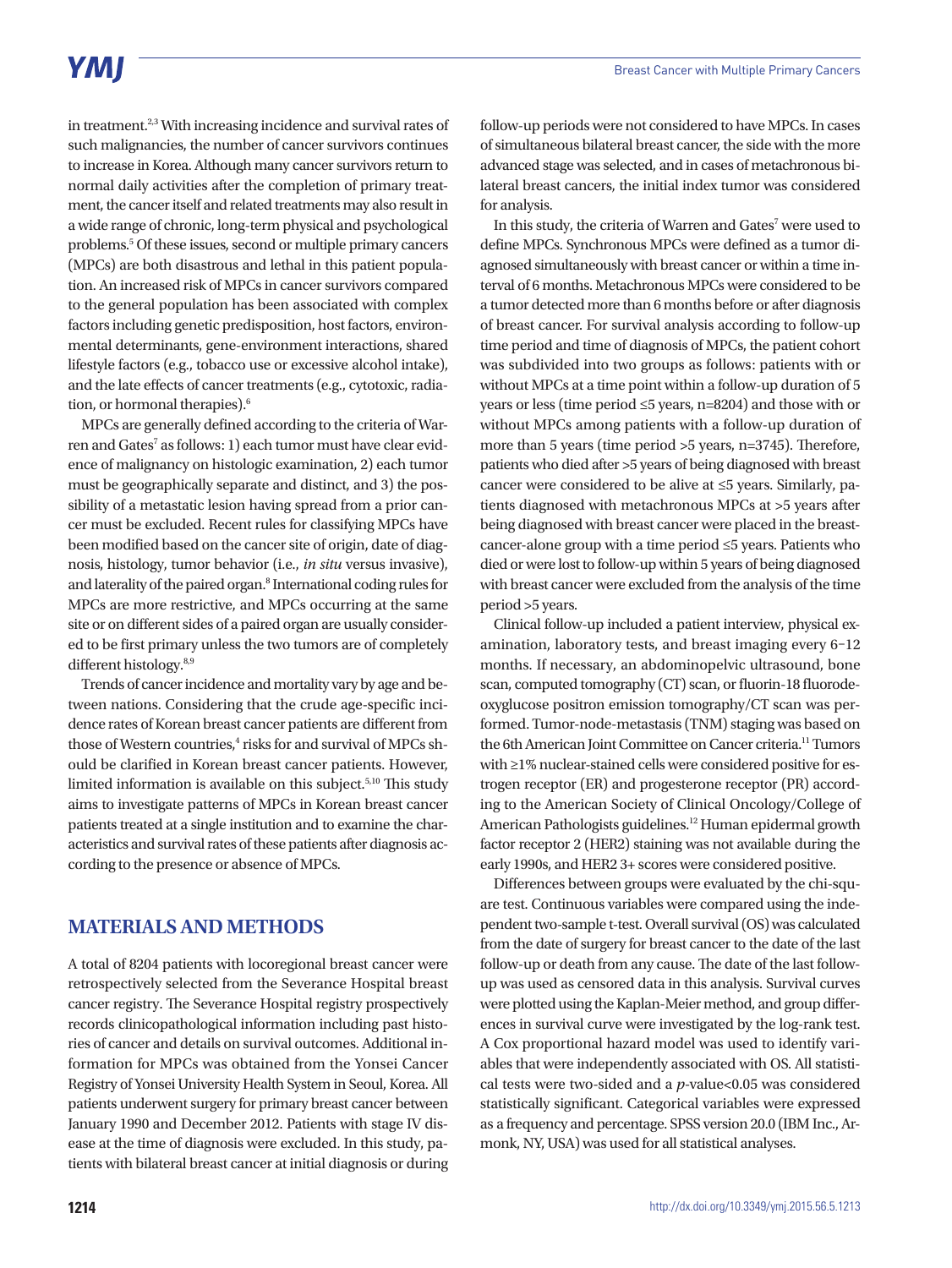#### **RESULTS**

Of the 8204 breast cancer patients with stage 0 to III disease, 858 patients (10.5%) had MPCs: 268 patients (31.2%) had metachronous MPCs alone ≥6 months before diagnosis of breast cancer, 180 patients (21.0%) had synchronous MPCs alone, 370 patients (43.1%) had metachronous MPCs alone ≥6 months after diagnosis of breast cancer, 10 patients (1.2%) had both metachronous MPCs ≥6 months before the diagnosis of breast cancer and synchronous MPCs, 14 patients (1.6%) had both synchronous and metachronous MPCs ≥6 months after the diagnosis of breast cancer, and 16 patients (1.9%) had metachronous MPCs ≥6 months both before and after the diagnosis of breast cancer. Synchronous MPCs were noted in 204 patients (23.8%), and metachronous MPCs were identified in 678 patients (79.0%). There were also 24 patients (2.8%) with both synchronous and metachronous MPCs.

**Table 1.** Site and Number of Multiple Primary Cancers

In the 858 patients with MPCs, a total of 962 primary malignancies were detected. Second primary cancer alone was noted in 762 patients (88.8%), and 96 patients (11.2%) had two or more primary malignancies other than breast cancer. Disease sites and numbers of cases are presented in Table 1. Cancers of the endocrine system, which mainly included the thyroid gland, were the most prevalent malignancy in Korean breast cancer patients, and more than two-thirds of synchronous MPCs were thyroid cancer. Subsequently, primary tumors of the gynecologic system including the ovary, cervix, and uterus were the second-most prevalent cancer. Interestingly, in patients with metachronous MPCs, primary cancers more frequently developed in respiratory and hematologic systems after, rather than before, the diagnosis of breast cancer. Fig. 1 shows the time intervals between breast cancer and MPCs. When excluding 53 metachronous cases (5.5%) that were diagnosed as MPCs before diagnosis of breast cancer and did not have in-

| <b>Site</b>              | <b>Synchronous MPCs</b><br>$(n=207, %)$ | <b>Metachronous MPCs</b>                        | <b>Total</b>                                  |                                 |              |
|--------------------------|-----------------------------------------|-------------------------------------------------|-----------------------------------------------|---------------------------------|--------------|
|                          |                                         | 1st cancer is not breast<br>cancer $(n=323, %)$ | 1st cancer is breast<br>cancer ( $n=432, %$ ) | <b>Subtotal</b><br>$(n=755, %)$ | $(n=962, %)$ |
| Thyroid gland            | 147 (71.0)                              | 96(29.7)                                        | 162 (37.5)                                    | 258 (34.2)                      | 405 (42.1)   |
| Gynecologic system       | 20(9.7)                                 | 90(27.9)                                        | 70 (16.2)                                     | 160 (21.2)                      | 180 (18.7)   |
| Stomach & esophagus      | 9(4.3)                                  | 34(10.5)                                        | 39(9.0)                                       | 73 (9.7)                        | 82(8.5)      |
| Colon & rectum           | 4(1.9)                                  | 31(9.6)                                         | 31(7.2)                                       | 62(8.2)                         | 66 (6.9)     |
| Lung & thorax            | 4(1.9)                                  | 11(3.4)                                         | 30(6.9)                                       | 41(5.4)                         | 45(4.7)      |
| Hepatobiliary & pancreas | 8(3.9)                                  | 16(5.0)                                         | 33(7.6)                                       | 49(6.5)                         | 57(5.9)      |
| Urologic system          | 2(1.0)                                  | 10(3.1)                                         | 13(3.0)                                       | 23(3.0)                         | 25(2.6)      |
| Hematologic system       | 0(0.0)                                  | 11(3.4)                                         | 26(6.0)                                       | 37(4.9)                         | 37(3.8)      |
| Nervous system           | 6(2.9)                                  | 12(3.7)                                         | 9(2.1)                                        | 21(2.8)                         | 27(2.8)      |
| Bone & soft tissue       | 3(1.4)                                  | 2(0.6)                                          | 7(1.6)                                        | 9(1.2)                          | 12(1.2)      |
| Other                    | 4(1.9)                                  | 10(3.1)                                         | 12(2.8)                                       | 22(2.9)                         | 26(2.7)      |

MPCs, multiple primary cancers.



**Fig. 1.** Time interval between breast cancer and development of multiple primary cancers.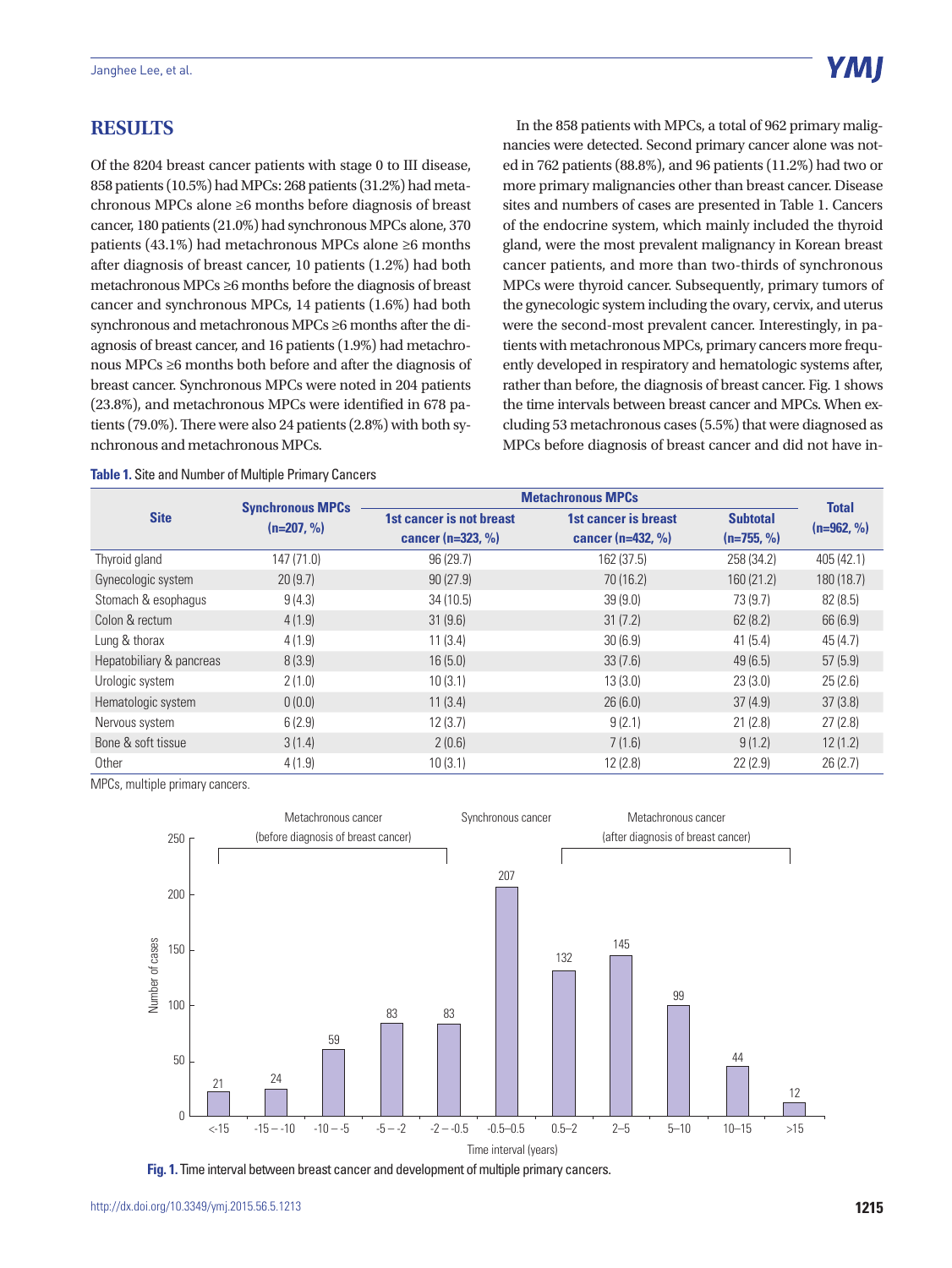formation available to identify the date of cancer diagnosis, 166 cases (18.3%) had a past history of malignancy between 6 months and 5 years before diagnosis of breast cancer, and 275 cases (30.5%) developed MPCs between 6 months and 5 years after diagnosis of breast cancer.

Table 2 summarizes the clinicopathologic characteristics associated with breast cancer according to the presence or absence of MPCs and stratified by a cutoff follow-up duration of 5 years. At ≤5 years, the mean age of patients with MPCs was 52.7 years, which was significantly older than those with breast cancer alone. Patients with MPCs showed smaller tumor size, higher node-negative disease, and lower TNM staging at the time of diagnosis of breast cancer. ER, PR, and HER2 expressions were not significantly different between groups. Similarly,

|  |  |  | Table 2. Clinicopathologic Characteristics Associated with Breast Cancer According to Follow-Up Duration of 5 Years |  |
|--|--|--|---------------------------------------------------------------------------------------------------------------------|--|
|  |  |  |                                                                                                                     |  |

|                                                 | Time period $\leq$ 5 yrs                    |                             |                | Time period > 5 yrs                         |                             |                |
|-------------------------------------------------|---------------------------------------------|-----------------------------|----------------|---------------------------------------------|-----------------------------|----------------|
|                                                 | <b>Breast cancer alone</b><br>$(n=7478, %)$ | <b>MPCs</b><br>$(n=726, %)$ | <i>p</i> value | <b>Breast cancer alone</b><br>$(n=3316, %)$ | <b>MPCs</b><br>$(n=429, %)$ | <i>p</i> value |
| Age at diagnosis of breast cancer (yrs, n=8204) |                                             |                             |                |                                             |                             |                |
| $Mean \pm SD$                                   | 48.9±10.6                                   | $52.7 \pm 10.7$             | $< 0.001*$     | $47.4 \pm 9.8$                              | $50.3 + 9.8$                | $< 0.001*$     |
| $\leq 50$                                       | 4491 (60.1)                                 | 344 (47.4)                  | < 0.001        | 2182 (65.8)                                 | 220 (51.3)                  | < 0.001        |
| >50                                             | 2987 (39.9)                                 | 382 (52.6)                  |                | 1134 (34.2)                                 | 209 (48.7)                  |                |
| T stage (n=8135)                                |                                             |                             | < 0.001        |                                             |                             | 0.001          |
| Tis-1                                           | 4683 (63.1)                                 | 510 (70.9)                  |                | 1847 (56.2)                                 | 276 (64.8)                  |                |
| $T2-4$                                          | 2733 (36.9)                                 | 209 (29.1)                  |                | 1439 (43.8)                                 | 150 (35.2)                  |                |
| N stage (n=8139)                                |                                             |                             | 0.030          |                                             |                             | 0.893          |
| N <sub>0</sub>                                  | 4904 (66.1)                                 | 504 (70.1)                  |                | 2067 (62.9)                                 | 267 (62.5)                  |                |
| $N1-3$                                          | 2516 (33.9)                                 | 215(29.9)                   |                | 1221 (37.1)                                 | 160 (37.5)                  |                |
| TNM stage (n=8137)                              |                                             |                             | < 0.001        |                                             |                             | 0.053          |
| Stage 0-1                                       | 3585 (48.3)                                 | 409 (56.9)                  |                | 1382 (42.0)                                 | 205(48.0)                   |                |
| Stage 2                                         | 2830 (38.2)                                 | 240 (33.4)                  |                | 1419 (43.2)                                 | 161(37.7)                   |                |
| Stage 3                                         | 1003 (13.5)                                 | 70(9.7)                     |                | 486 (14.8)                                  | 61(14.3)                    |                |
| ER (n=7690)                                     |                                             |                             | 0.796          |                                             |                             | 0.244          |
| Positive                                        | 4784 (68.4)                                 | 475 (68.0)                  |                | 2010 (67.7)                                 | 255(64.7)                   |                |
| Negative                                        | 2207 (31.6)                                 | 224 (32.0)                  |                | 961 (32.3)                                  | 139 (35.3)                  |                |
| PR (n=7667)                                     |                                             |                             | 0.097          |                                             |                             | 0.316          |
| Positive                                        | 4153 (59.6)                                 | 394 (56.4)                  |                | 1851 (62.7)                                 | 236 (60.1)                  |                |
| Negative                                        | 2815 (40.4)                                 | 305(43.6)                   |                | 1103 (37.3)                                 | 157 (39.9)                  |                |
| HER2 (n=6107)                                   |                                             |                             | 0.175          |                                             |                             | 0.801          |
| Positive                                        | 1407 (25.5)                                 | 137(23.0)                   |                | 564 (26.5)                                  | 76 (25.8)                   |                |
| Negative                                        | 4104 (74.5)                                 | 459 (77.0)                  |                | 1568 (73.5)                                 | 219 (74.2)                  |                |

MPCs, multiple primary cancers; SD, standard deviation; is, *in situ*; TNM, tumor node metastasis; ER, estrogen receptor; PR, progesterone receptor; HER2, human epidermal growth factor receptor 2.

\*Student's t-test.



**Fig. 2.** Overall survival curve of patients with and without MPCs (A) at ≤5 years and (B) at >5 years. MPCs, multiple primary cancers.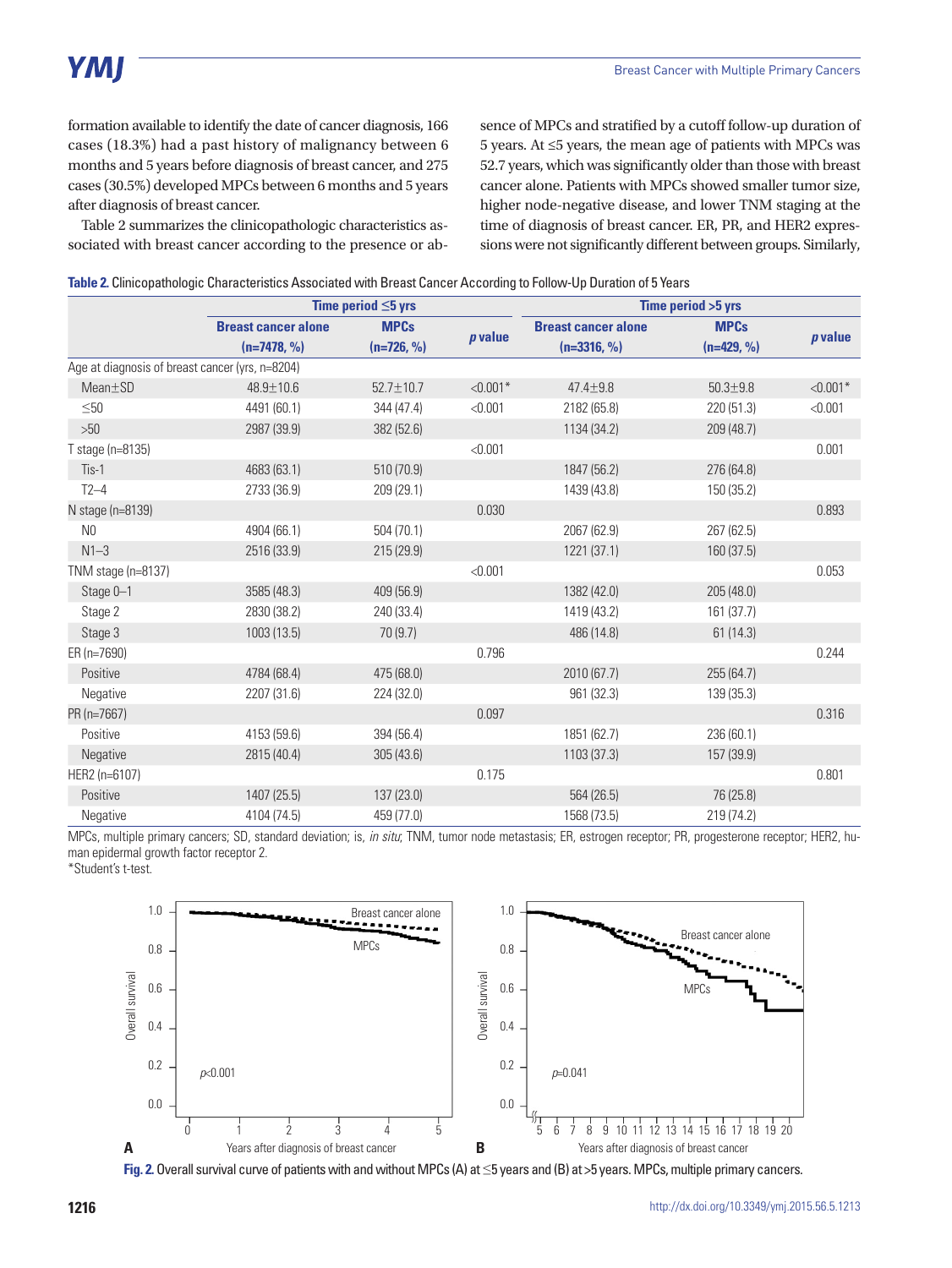at >5 years, patients with MPCs were older in age at diagnosis of breast cancer and showed smaller tumor sizes. However, node status was not significantly different between patients with and without MPCs; differences in TNM stage showed borderline statistical significance.

During a mean follow-up duration of 67.3 months for the whole population, the OS of patients with and without MPCs are shown in Fig. 2. Although patients with MPCs demonstrated a higher proportion of stage 0–I disease, they also showed worse survival than the breast-cancer-alone group at both ≤5 and >5 years. Table 3 shows causes of death. Of the 978 patients who died during this study, 53 (5.4%) did not have an identifiable cause of death, and most were in the breast-cancer-alone group. At ≤5 years, a significantly higher number of patients with MPCs died due to reasons not associated with breast cancer, and at >5 years, causes of death were similar to those at ≤5 years.

When adjusting for age, TNM stage, and ER expression at diagnosis of breast cancer, patients with MPCs were significantly associated with an increased risk of death at ≤5 years (Table 4). However, a slightly increased risk of death in patients with MPCs did not reach statistical significance at >5 years. Older age, advanced TNM stage, and ER-positive disease were independent prognostic factors at >5 years. A stage-matched subgroup analysis showed that patients with MPCs had significantly worse OS than the breast-cancer-alone group for stage 0– I disease at both ≤5 and >5 years and for stage II disease at ≤5 years (Fig. 3). Nevertheless, no statistical difference in OS was noted between stage II disease at >5 years and stage III disease irrespective of follow-up duration.

### **DISCUSSION**

It is occasionally clinically difficult to distinguish new second primary malignancies from a metastatic neoplasm during the follow-up of cancer survivors. MPCs are generally considered new primary cancers when detected in a patient with a prior history of malignancy that is in a new site or tissue and subsequent to the initial cancer.<sup>5</sup> Cancer survivors have a higher risk of developing MPCs than the general population, and studies using population-based registry datasets have demonstrated standardized incidence ratios for subsequent MPCs of 1.17 to 1.6 in female cancer survivors.5,8,13,14 Recently, these relative risks for developing MPCs among women with breast cancer were reported differently, with ratios as high as 1.96 [95% confi-

#### **Table 3.** Survival and Cause of Death

|                              | Time period $\leq$ 5 yrs                    |                                |                | Time period > 5 yrs                         |                            |                |  |
|------------------------------|---------------------------------------------|--------------------------------|----------------|---------------------------------------------|----------------------------|----------------|--|
|                              | <b>Breast cancer alone</b><br>$(n=7478, %)$ | <b>MPCs</b> ( $n=726$ , $\%$ ) | <i>p</i> value | <b>Breast cancer alone</b><br>$(n=3316, %)$ | <b>MPCs</b> ( $n=429, %$ ) | <i>p</i> value |  |
| Survival                     |                                             |                                | < 0.001        |                                             |                            | 0.008          |  |
| Alive                        | 6991 (93.5)                                 | 645 (88.8)                     |                | 2969 (89.5)                                 | 366 (85.3)                 |                |  |
| Dead                         | 487 (6.5)                                   | 81(11.2)                       |                | 347 (10.5)                                  | 63 (14.7)                  |                |  |
| Cause of death               |                                             |                                | < 0.001        |                                             |                            | < 0.001        |  |
| Related to breast cancer     | 416 (87.2)                                  | 47 (58.0)                      |                | 267 (87.3)                                  | 26 (42.6)                  |                |  |
| Not related to breast cancer | 61(12.8)                                    | 34(42.0)                       |                | 39(12.7)                                    | 35(57.4)                   |                |  |

MPCs, multiple primary cancers.

#### **Table 4.** Multivariate Analysis for Overall Survival

|                                         | Time period $\leq$ 5 yrs |                         |           |                     |                         |                |
|-----------------------------------------|--------------------------|-------------------------|-----------|---------------------|-------------------------|----------------|
|                                         | <b>Hazard ratio</b>      | 95% confidence interval | $p$ value | <b>Hazard ratio</b> | 95% confidence interval | <i>p</i> value |
| Age at diagnosis of breast cancer (yrs) |                          |                         |           |                     |                         |                |
| $\leq 50$                               | Ref.                     |                         |           | Ref.                |                         |                |
| >50                                     | 1.125                    | $0.944 - 1.339$         | 0.187     | 1.556               | 1.263-1.916             | < 0.001        |
| TNM stage                               |                          |                         |           |                     |                         |                |
| Stage 0-1                               | Ref.                     |                         |           | Ref.                |                         |                |
| Stage 2                                 | 2.663                    | 2.060-3.444             | < 0.001   | 1.824               | 1.369-2.430             | < 0.001        |
| Stage 3                                 | 9.271                    | 7.205-11.930            | < 0.001   | 3.834               | 2.850-5.158             | < 0.001        |
| ER                                      |                          |                         |           |                     |                         |                |
| Positive                                | Ref.                     |                         |           | Ref.                |                         |                |
| <b>Negative</b>                         | 2.163                    | 1.820 - 2.570           | < 0.001   | 0.779               | $0.621 - 0.976$         | 0.030          |
| Multiple primary cancers                |                          |                         |           |                     |                         |                |
| Breast cancer alone                     | Ref.                     |                         |           | Ref.                |                         |                |
| <b>MPCs</b>                             | 1.927                    | 1.505-2.468             | < 0.001   | 1.195               | $0.897 - 1.593$         | 0.223          |

Ref., reference; TNM, tumor node metastasis; ER, estrogen receptor; MPCs, multiple primary cancers.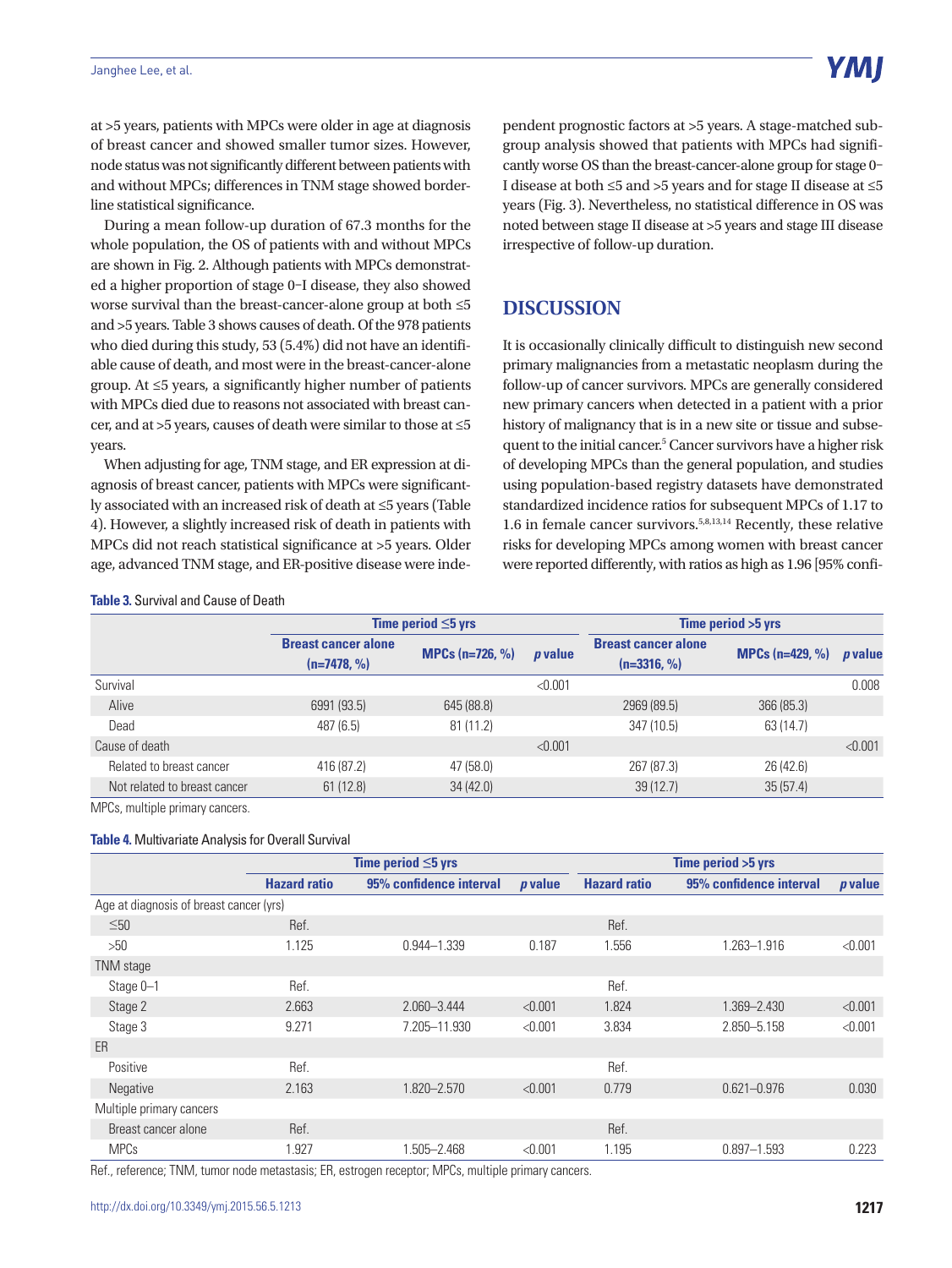

**Fig. 3.** Stage-matched overall survival curve (A, B, and C) at ≤5 years and (D, E, and F) at >5 years. (A and D) Stage 0–I; (B and E) stage II; and (C and F) stage III disease. The dotted line represents patients with breast cancer alone, and the solid line indicates patients with multiple primary cancers.

dence interval (CI), 1.48–2.44] according to age at diagnosis of breast cancer.15,16 However, there has been no official study on MPCs from the nationwide Korean Central Cancer Registry.

In Korea, incidence rates of female thyroid cancer have increased sharply since the early 2000s, and this was found to be the most common malignancy of Korean women, with an agestandardized incidence rate of 87.4 in 2010.<sup>3</sup> In our study, thyroid cancer was the most prevalent malignancy among breast cancer patients. Interestingly, more than two-thirds of patients with synchronous MPCs had a thyroid malignancy with breast

cancer. Globally, incidence rates of thyroid cancer have increased, with the exception of countries such as Sweden, Norway, and Spain. The cause of such changing trends in the incidence of thyroid cancer may be multifactorial, although it remains unclear.17 It also remains to be determined whether our results reflect a true increase in the development of Korean thyroid cancer, an increased identification of previously undetectable subclinical thyroid disease along with improved diagnostic techniques and screening rates, or close biological connections between female breast and thyroid cancers.<sup>3,18</sup>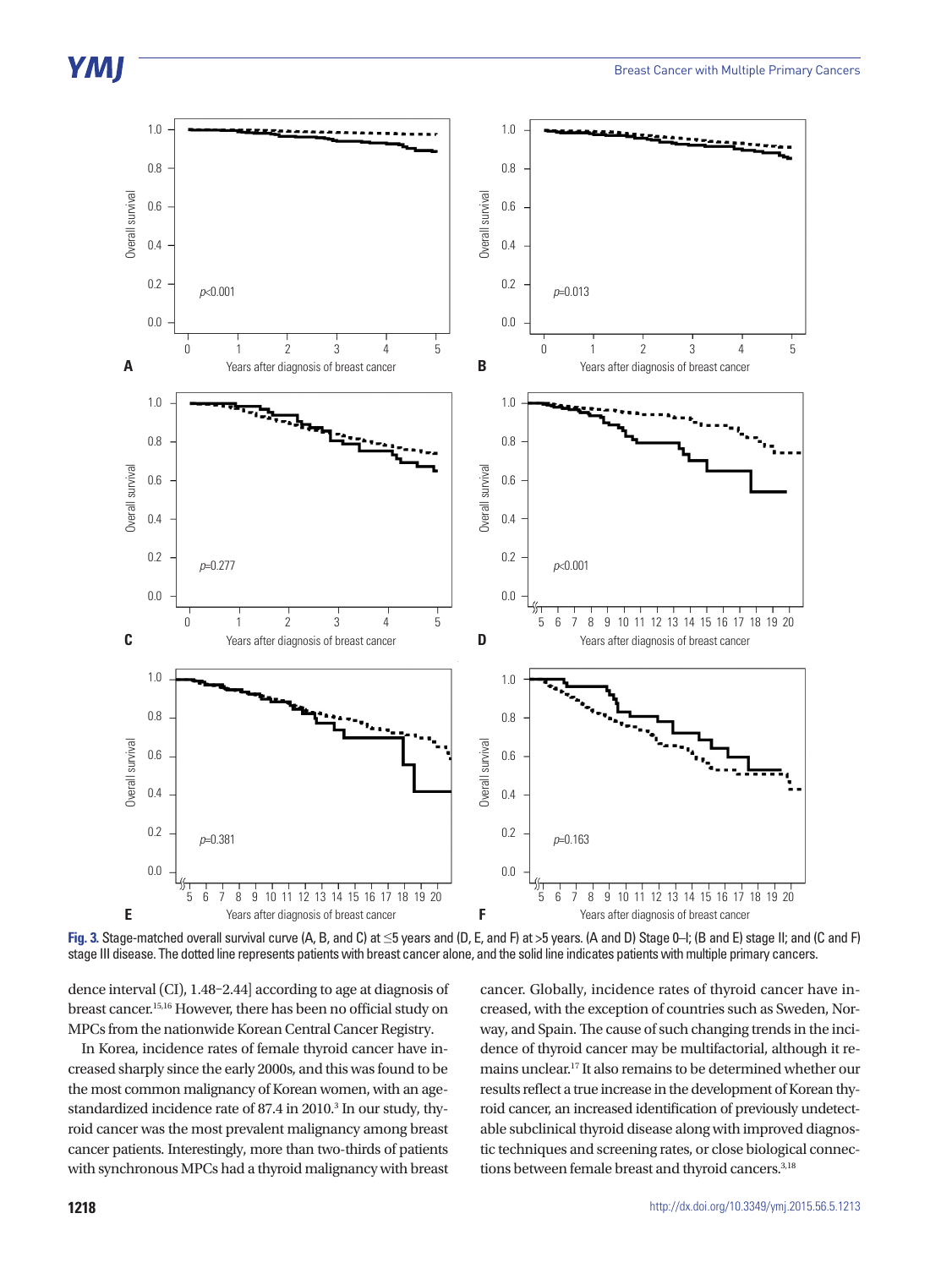It has been suggested that certain types of anticancer treatments are closely linked to an increased risk of developing MPCs in cancer survivors.19-21 Examples include findings that cytotoxic chemotherapy was associated with an increased risk for leukemia, chest irradiation for Hodgkin's disease was related to an increased risk of breast cancer, and tamoxifen treatment for breast cancer was connected to a higher risk of endometrial cancer.15,18,20,22 By analyzing patients with MPCs among our study cohort, the proportions of patients with malignancy in the thyroid gland, lung, thorax, and hematologic system were elevated after, rather than before, the diagnosis and treatment of breast cancer. In this study, we were unable to confirm whether certain types of cancer were developed in association with anticancer therapies, and in the future, it will be necessary to further investigate this topic. In addition, given that MPCs in the gynecologic system were the second-most common malignancy and development of breast and ovarian cancer shares a close genetic linkage in deleterious *BRCA* 1 & 2 mutation carriers, results of the Korean Hereditary Breast Cancer (KOH-BRA) Study for the Korean population may shed further light on this topic.<sup>23</sup>

In the present study, patients with MPCs showed a higher proportion of early-stage breast cancer, especially at ≤5 years. Recent meta-analyses suggested that cancer survivors were more likely to be screened for breast, cervical, colorectal, and prostate cancer than non-cancer controls.24,25 Cross-sectional surveys involving the Korean population have shown that screening rates for breast cancer within 2 years were 46.4% (95% CI, 36.2–56.7) in cancer survivors, 36.0% (95% CI, 33.2–38.9) in non-cancer chronic disease controls, and 30.0% (95% CI, 27.8– 32.2) in non-cancer non-chronic disease controls when adjusted for gender, age, marital status, education, income, working status, insurance status, smoking and drinking status, self-reported health status, and survey year.<sup>26</sup> Higher screening rates and interest in personal health among patients with metachronous MPCs could partly explain our results; however, further investigation of the association of health screening with the first primary cancer and subsequent MPCs is required.

There have been limited data regarding the impact of MPCs on the survival of breast cancer patients. One early study of Korean breast cancer patients reported no difference in survival according to MPCs.10 However, in a recent study by the M.D. Anderson Cancer Center on 4198 patients treated with breast conservation therapy, patients with MPCs showed a worse OS than those without MPCs after excluding patients who had a past history of malignancy prior to the diagnosis of breast cancer.<sup>27</sup> Similarly, patients with MPCs in this study demonstrated a worse survival than those without MPCs, and most died due to diseases other than breast cancer. Although statistical significance in the multivariate analysis was not maintained at >5 years as more than half of the patients were lost to follow-up, further long-term study is needed. Stage-matched subgroup analysis revealed that the implications of MPCs on breast cancer survival were more significantly evident among patients with early stage 0–I disease, yet not among those with advanced stage II–III disease.

Many cancer survivors do not perceive their risk of a subsequent second primary malignancy, and appropriate screening rates among Korean cancer survivors are suboptimal compared to the United States.<sup>5</sup> Therefore, awareness and education regarding the development of MPCs and importance of screening programs are required for both cancer survivors and surgical and medical oncologists.<sup>28,29</sup> In addition, as there are no evidence-based guidelines on screening programs for cancer survivors, it is accepted that cancer survivors should, at minimum, follow the screening guidelines for the general population until the establishment of screening guidelines for cancer survivors. Limitations of the present study include the retrospective nature of the survival analysis over a short duration of follow-up and the use of a hospital-based registry database at a single institution. More importantly, it was not possible to incorporate details of TNM stage, treatment patterns of MPCs, or environmental risk factors in the analysis.

In conclusion, Korean breast cancer patients are at a risk of second or multiple primary malignancies. Cancers most commonly occurred in the thyroid gland and gynecologic system. Breast cancer patients with MPCs exhibited worse survival, and many died due to causes unrelated to breast cancer. However, these patients were older at diagnosis and had lower breast cancer staging. The implications of MPCs on survival were more evident when patients had early-stage breast disease. Therefore, further efforts are needed to investigate the nationwide incidence of MPCs in order to discover the causes of increased risk for MPCs, to develop preventive methods for MPCs, and to increase awareness of and enrollment in screening programs for breast cancer survivors.

#### **REFERENCES**

- 1. Siegel R, Naishadham D, Jemal A. Cancer statistics, 2013. CA Cancer J Clin 2013;63:11-30.
- 2. DeSantis C, Ma J, Bryan L, Jemal A. Breast cancer statistics, 2013. CA Cancer J Clin 2014;64:52-62.
- 3. Jung KW, Won YJ, Kong HJ, Oh CM, Seo HG, Lee JS. Cancer statistics in Korea: incidence, mortality, survival and prevalence in 2010. Cancer Res Treat 2013;45:1-14.
- 4. Ko BS, Noh WC, Kang SS, Park BW, Kang EY, Paik NS, et al. Changing patterns in the clinical characteristics of Korean breast cancer from 1996-2010 using an online nationwide breast cancer database. J Breast Cancer 2012;15:393-400.
- 5. Shin DW, Cho B, Kim SY, Jung JH, Park JH. Management of cancer survivors in clinical and public health perspectives: current status and future challenges in Korea. J Korean Med Sci 2013;28:651-7.
- 6. Travis LB, Demark Wahnefried W, Allan JM, Wood ME, Ng AK. Aetiology, genetics and prevention of secondary neoplasms in adult cancer survivors. Nat Rev Clin Oncol 2013;10:289-301.
- 7. Warren S, Gates O. Multiple primary malignant tumors: a survey of the literature and a statistical study. Am J Cancer 1932;16:1358-414.
- 8. Curtis RE, Freedman DM, Ron E, Ries LAG, Hacker DG, Edwards